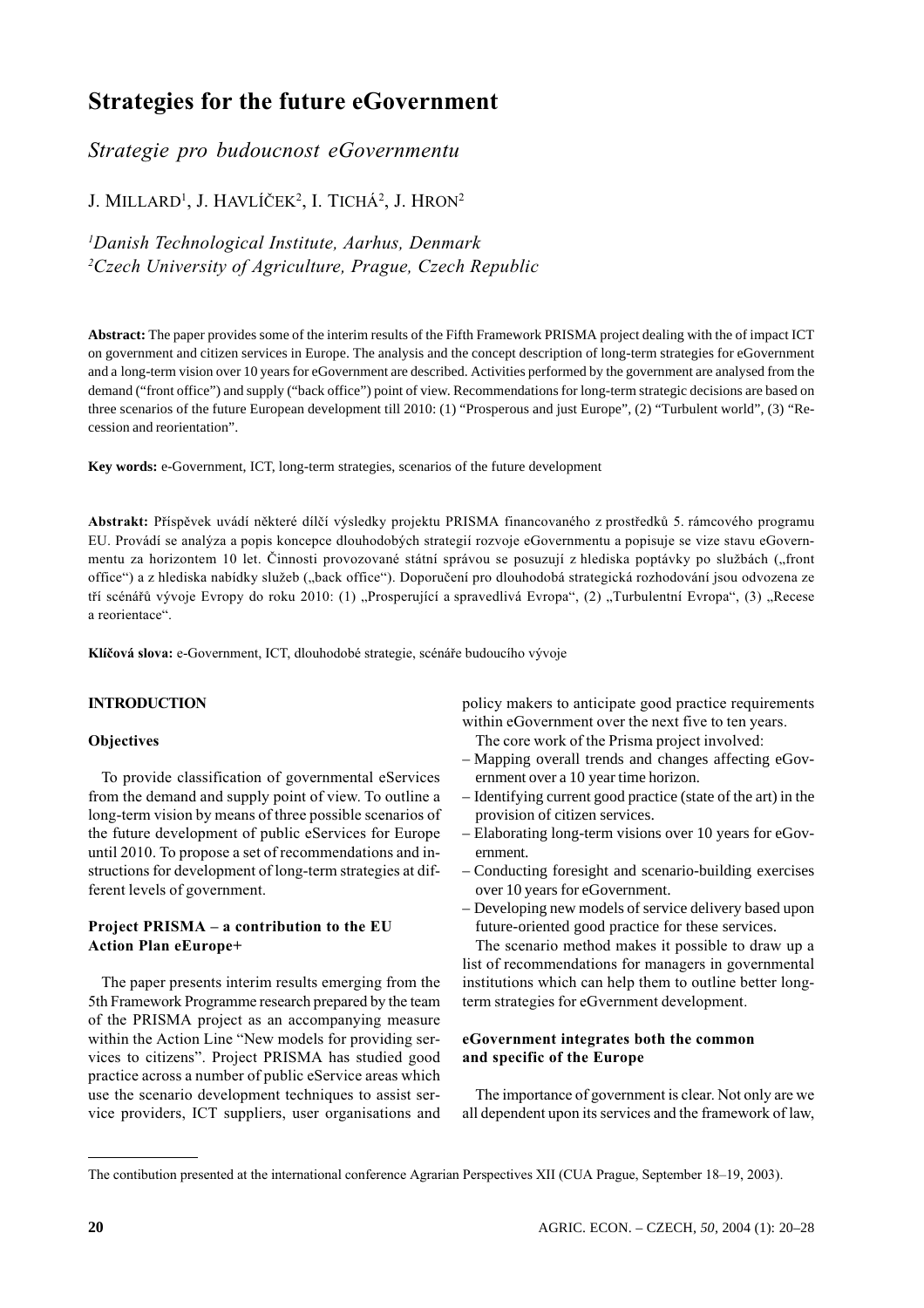

Figure 1. Components of eGovernment

peace and stability it provides for personal, social and economic lives, but in Europe, it also contributes 40% of GDP. However, despite the power of the new technologies in providing global reach and interactivity, manifestations of eGovernment are cultural and political rather than technological. This can be seen in Europe by comparing the very diverse levels of take up and of policy approaches, ranging from the Scandinavian participatory and the Anglo-Irish market-driven models of northern Europe, through the more statistic, public sector driven responses of central Europe, to southern Europe's stronger reliance on family, community and city-region driven approaches. It means that there will not be an "unique European rule" of how to provide eServices for citizens. Member states will provide their own strategies based on common general principles.

# The main tasks for a long-term strategy for eGovernment

New ICT technologies enable the Government to be more cheap, smart and easly than previously envisaged but they also go further than this: they are starting to redefine the landscape of government by substantially changing the relationship among private, public and third sector and between government and citizen. This results in four main tasks which must be involved into the long-term strategy of the eGovernmental development:

- 1. Transformation of Government into a cost-effective, dynamic, flexible and productivity driven institution.
- 2. Pursuance of interactive user-driven services to citizens and businesses which will maximise both security and fulfilment and trust and confidence.
- 3. Supporting good governance so that democracy will be characterised by accountability, openness and transparency among the different parts of society.
- 4. Promoting the wealth, welfare, cohesion and sustainable development of society.

Successful application of ICT in eGovernment will require technology-mediated processes that will change the broader interactions between citizens and government.

### Dimensions of eGovernment

The term "eGovernment" is used to cover a trio of activities (see Figure 1):

- 1) eDemocracy represents those aspects of eGovernement which aim to improve participation of citizens and businesses in democratic decision building by facilitating access to relevant information and knowledge and by facilitating public discourse.
- 2) eAdministration is a mechanisms providing, supporting and facilitating process of communication among Government, citizens and businesses.
- 3) eServices refers to the direct provision of on-line services direct to users: citizens, businesses, private and non-profit organisations. eServices comprise both the

|                            | Information services                                                                                                                    | Communication services                                                                          | Transaction services                                                                     |
|----------------------------|-----------------------------------------------------------------------------------------------------------------------------------------|-------------------------------------------------------------------------------------------------|------------------------------------------------------------------------------------------|
| Administration             | Public service directory, guide to<br>administrative procedures, public<br>registers and databases.                                     | E-mail contact with civil<br>servants, politicians, etc.                                        | Electronic submission of<br>forms, tax filings, applications<br>for licences or permits. |
| Political<br>participation | Laws, parliamentary papers, political<br>programmes, consultation documents,<br>background information in<br>decision-making processes. | Discussion dedicated to<br>political issues, email contact<br>with politicians                  | Referenda, elections, opinion<br>polls, petitions.                                       |
| Everyday life              | Information on work, housing,<br>education, health, culture, transport,<br>environment, etc.                                            | Discussion dedicated to<br>questions of everyday-life,<br>jobs or housing bulletin boards, etc. | Ticket reservation, course<br>registration, etc.                                         |

Table 1. Application areas of eGovernment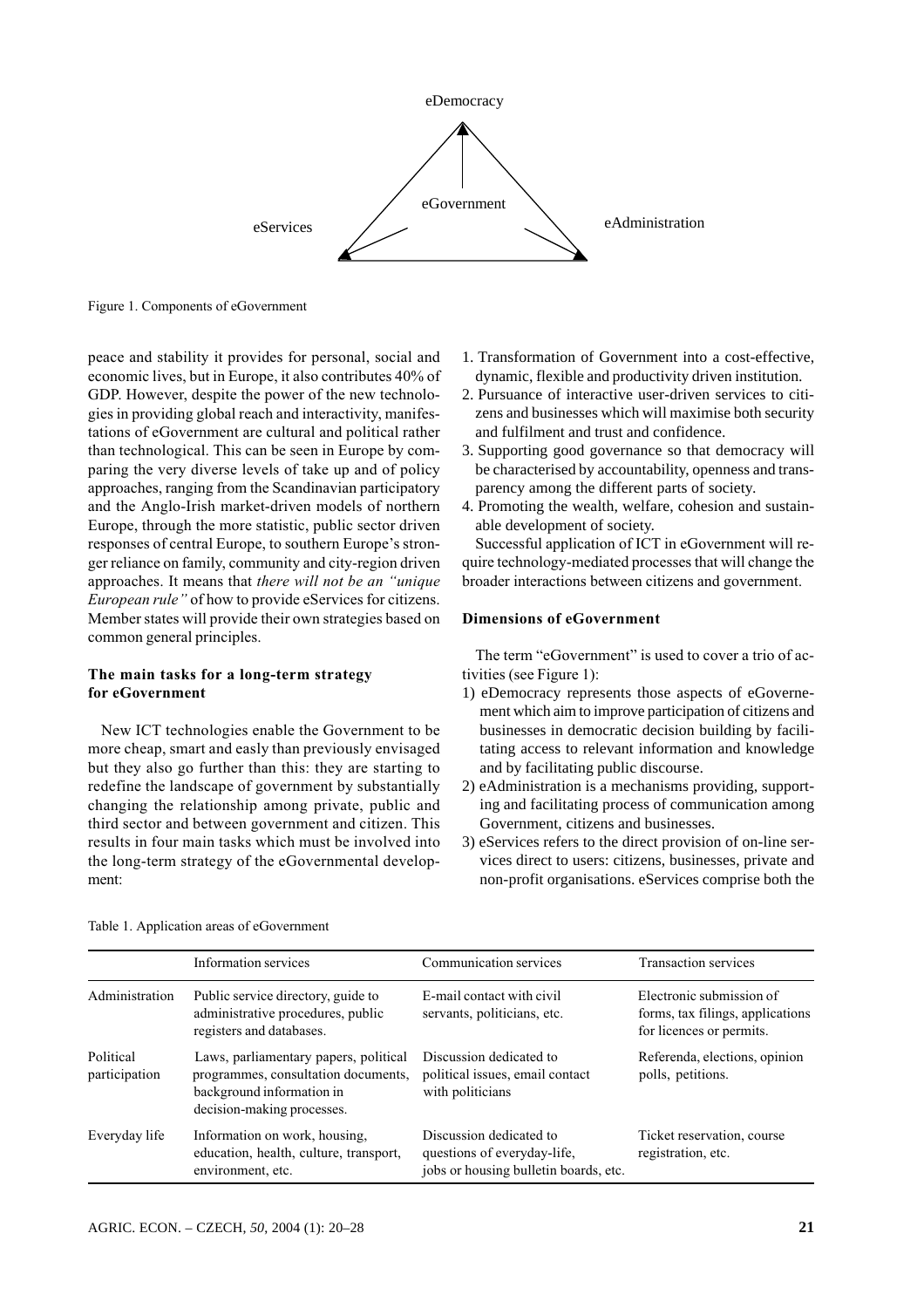

Figure 2. Vertical and horizontal service integration within life- or business events

ICT support of traditional market services of goods and governmental services.

## Process of integration

In general, eGovernment deployed by public administrations makes use of the three main forms of electronic  $processes - information$ . communication, and transaction. ICT is basically finding application in three areas (see Table 1):

- the handling of administrative matters;
- the support of the organisation of everyday life; and
- the political processes of opinion formation and decision making.

While there are already numerous information and communication services available, transaction services, which initiate electronically the movement of goods or the delivery of services, are still developing. Both information and communication services combine classical "paper and face to face" approach with eServices and are provided across the society separately. The future process of development of eGovernment is thus the *process* of integration.

# Life-event approach to process of integration

Traditionally, the activities performed by governments are classified into levels and economic and social subjects. The life-event approach combines the vertical with the horizontal integration. Vertical integration includes datatransfer from the distinguished levels of government, especially national and local levels. Horizontal integration is bundling several public as well as commercial services required for a certain life event (like "moving", see Figure 2).

# Demand-supply approach to process of integration

Traditional life-event approach does not satisfy the requirements of deep analysis of the future development due to rapidly changing technologies and political realities, as well as the need for a coherent set of European visions and pan-European agenda, while providing strong support for regional and national differentiation. That is why a new schema of integration was developed (see Figure 3).

The e-Government concept elaborated within the PRISMA is the following:

The demand side is defined by the requirements of the users (*i.e.* the citizens and businesses) while the supply side describes how these services are "produced" in the back-office. Especially in the case of Internet portals, the best of e-Government in Europe will be organising services:

- For citizens, around life events, life episodes or the life cycle, such as birth, marriage, death, employment/unemployment, education, living, home, working, sport and leisure, etc., etc.
- For business, around discrete business activities, such as VAT, tax, finance, employment, etc., often supported by the business case approach where examples of typical situations are given and the service needs of businesses exemplified.

The supply side represents governmental process of re-organising to reflect citizen and business needs (e.g. through surveys) rather than its own internal concerns and structure, and provides multiple interface channels. Generally, the supply side can be considered as a process of re-engineering of the institution.

### **METHODOLOGY AND METHODS**

### **Scenario method**

To establish a future-oriented good strategy for maintenance and development of eGovernment, a scenario method was used. A scenario describes a possible future and is one of the tools that are used in foresight exercis-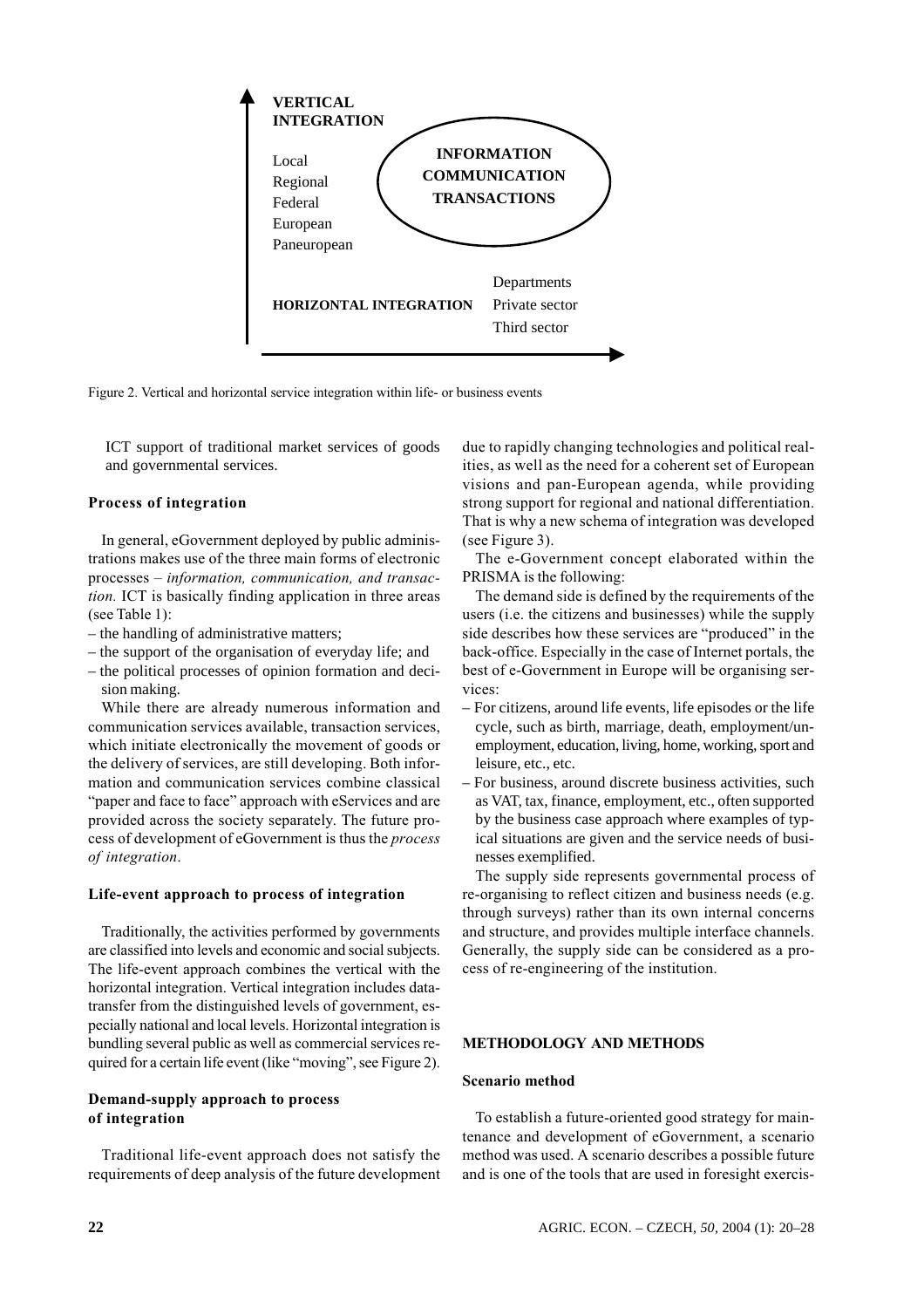

Figure 3. Demand-supply model of process of integrations

es and for policy analyses. Building scenarios on how the external world might look in the future, two restrictions must be formulated – time horizon and domains of interest. In the project PRISMA, time horizon was settled to 2010 and four domains were followed:

- 1. Economy/Society
- 2. Government
- 3. Information Technology
- 4. Sustainability.

The techniques of scenarios were developed in the Commission's Forward Studies Unit "Scenarios for Europe 2010" (http://europa.eu.int/comm/cdp/scenario/resume/ index\_en.htm). For the purpose of the project PRISMA, three alternative scenarios that represent realistic, internally consistent, and plausible pictures of alternative futures were outlined. They have been labelled as follows:

Scenario 1: "Prosperous and just Europe" Scenario 2: "Turbulent world" Scenario 3: "Recession and reorientation".

# Scenario domains

The four domains which had been identified as the basis upon which the scenarios were then built can be characterised as follows:

1. *Economy/Society*. This domain refers to the general socio-economic well-being of Europe in 2010. It was decided to build three versions of the future along this di-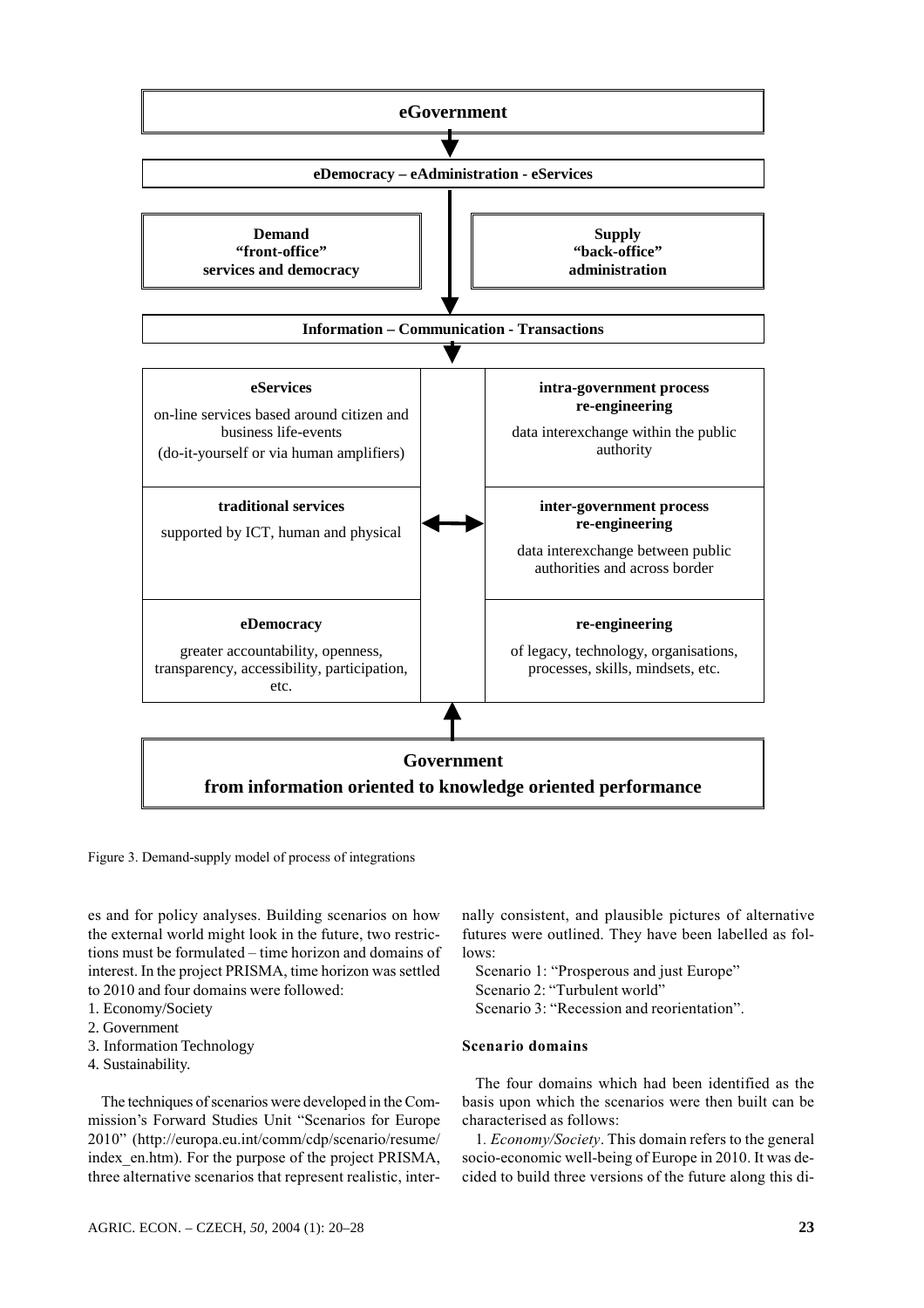mension. Version "+" is characterised by good economic well being, relative peace in the world, the EU integration progressing well, and positive moves towards social cohesion and equity. Version "-" is built around a "Eurodepression", and it represents a relatively poor economic performance, leading to strife, a slowdown of the EU integration, and an inability to make progress in social cohesion and equity. Version "0" lies between the version "+" and the version "-". That is, there is a slowdown in growth, but not an actual recession.

2. Government. This domain refers to the role of government in peoples' lives. Here, again, there are three versions. Version "PP" is a balanced world, with a division of competencies between central governments and the private sector; between central and regional governments; and between governments and non-governmental bodies. Version "C" is a conflict situation – both by government and the private sector wielding its economic power (largely at the cost of influence by the civil society). Version "FA" is a fall in the power of centralised control and a growth of regional governance, and self-organising small groups.

3. Information technology. This domain refers to the development of information technology, and has two versions. Version "+" is a dynamic development and diffusion with full speed ahead, while version "-" is a slowdown in progress.

4. Sustainability. This domain refers to the development of the attitude towards a sustainable environment and the implementation of policies based upon that attitude. It also has two versions. Version "+" is increasing awareness of sustainability, policies aimed at promoting sustainability, and progress in various indicators of reduction of the environmental load. Version "-" is regression in all of these characteristics. Two other "domains" are included as composites of different features of the Economy/Society and Government domains. These are the domains of social progress and European integration.

### **RESULTS AND DISCUSSION**

The three scenarios manage to create variation among all four domains. No scenario is perfectly correlated (either in the positive or negative direction) with any other scenario. The three scenarios present very different pictures of the European world of 2010, each has interesting unique aspects, and the set of three can therefore be used by the experts for very different discussions. None of the scenarios is the "trend", and each is possible. In the brief summarised versions described below, they have been designed to be internally consistent. See Figure 4.

# Brief summary of scenarios<sup>1</sup>

Scenario 1: "PROSPEROUS AND JUST EUROPE". This is in certain sense an utopian scenario: The first decade of the 21st century has been beyond everyone's expectations. The world is at peace and has experienced a widespread economic and social progress. It has appeared possible to combine economic growth with a reduction in the environmental burden on the planet. By 2010. Moore's Law is still in force and ICT continue to contribute to the prosperity of Europe. The scenario assumes positive economic development, a neutral role of government characterised by a mix of public and private solutions, a positive contribution by ICT technologies, and increasing sustainable development.

Scenario 2: "TURBULENT WORLD".

In this scenario, economic growth has not been sustained. In response, there has been a shift towards strong central government direction, while at the same time the market power of the private sector has greatly increased. The two forces are frequently in severe conflict. Driven by market incentives, information technology has continued its growth, but a regard for sustainability has been lost in the combination of economic volatility and conflict. The scenario assumes unfavourable economic development, an interventionist role of government, a positive contribution by ICT technologies, but a loss of sustainability.

Scenario 3: "RECESSION AND REORIENTATION".

In 2010, people rebel against technology, government and markets in favour of decentralisation, environmentalism and de-globalisation. Although there is no economic depression, neither does the economy experience much growth. The scenario assumes slow economic development, a smaller and decentralised role of government, a slow development of ICT technologies, but an increasingly sustainable development.

# General outlines for demand and supply environment

On the demand side, ICT can support and enhance quality improvements to government services delivered in traditional ways, such as health, education and social care. It is important that the technology does not replace the frontline staff when this would lead to a more impersonal, lower quality service, but rather directly supports such staff by improving the quality of the services they deliver and by making them more responsive to citizen needs. Rather than a technology-driven approach, it is important to let people do what people do best and the technology do what it does best.

On the supply side, the much recent debate has been focused upon the need for eGovernment to adopt the rigours of eBusiness, and, in relation to the reorganisation of government structures and processes, to follow down the path of Business-Process-Reengineering. However, many see government as remaining distinctive from business for many reasons, including the fact that government cannot choose its customers and that users of government services take on a variety of roles, including voters, tax payers as well as consumers. Thus, the

<sup>&</sup>lt;sup>1</sup> Total description see in http://www.prisma-eu.net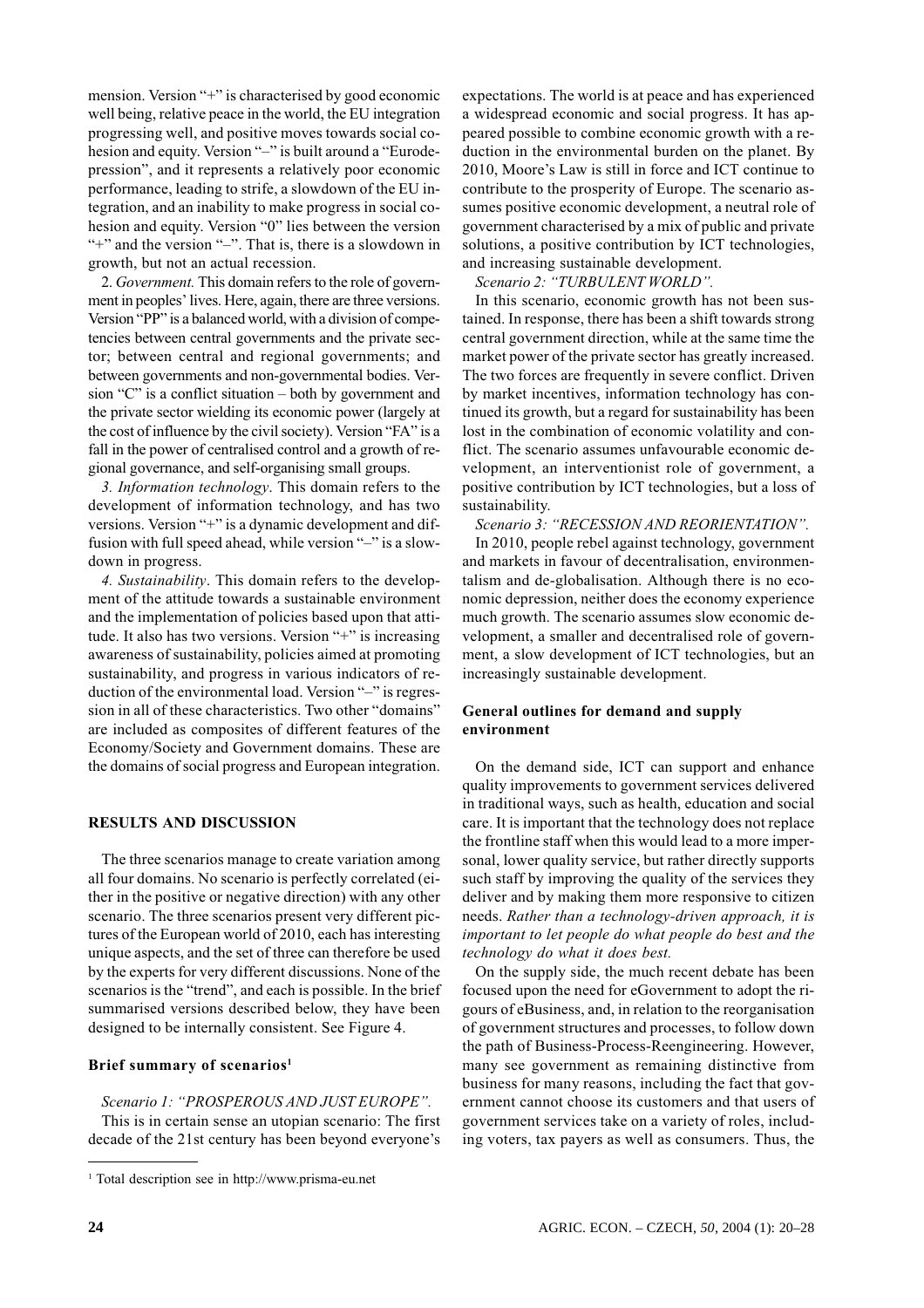"Government-Process-Reengineering" approach may be more appropriate, learning from, but also informing business (for example in terms of social responsibility). in the context of public, private and non-profit sector partnerships.

# Analysis of the future "front office" development - soft strategies

Among the overarching trends and themes identified by scenarios, there are requirements for:

- 1. A shift from "cold" administration to "warm" ICTsupported human services (e.g. smaller, ICT-automated).
- 2. Back office, larger front office with more frontline ICT-supported human services, including improved cost-effectiveness and quality of administration procedures.
- 3. New innovative services and practices based on stateof-art ICT, including built-in benchmarking (e.g. citizen satisfaction), scalability, interoperable multilingual access platforms, change management, etc.
- 4. Cross-border administration enabling access to mobile services from anywhere, anytime, including multimodal self-service terminals (Internet, voice, video).
- 5. Common entry points to public services, including consistency of information and quality of service (completeness, coherence, relevance, timely delivery). This includes systems to manage the complex procedures

involving authorisation by different administrations on local, regional and national levels.

- 6. Personalisation and customisation of eGovernment services ("me"-government), in terms of content, functionality, delivery, access, interface, and technologies for identification, protection of individual rights, confidentiality and privacy.
- 7. Research is needed in ICT which can:
	- enable users to actively self personalise the technology:
- enable users' electronic agents to undertake personalisation.
- 8. Building eServices which can learn (e.g. through neural processing) how the user uses the service and personalise it on an on-going basis (the user learns together with the system and gets personalised support).
- 9. Mobile-government, including mobile and multi-channel access to services for all and increased trust and confidence by citizens and politicians.
- 10. Tools to ease integration of services and workflow. including integration with legacy systems, knowledge management and learning systems based on natural language processing. This should also include semantic web systems and intelligent agents for fast information search, as well as knowledge management systems for European networks and focused groups.
- 11. Distributed artificial intelligence for eGovernment to achieve better transparency (e.g. regulations and entitlements).



IT-implementation

Figure 4. The three scenarios used according to four domains – economic development, sustainable development, IT implementation, government's power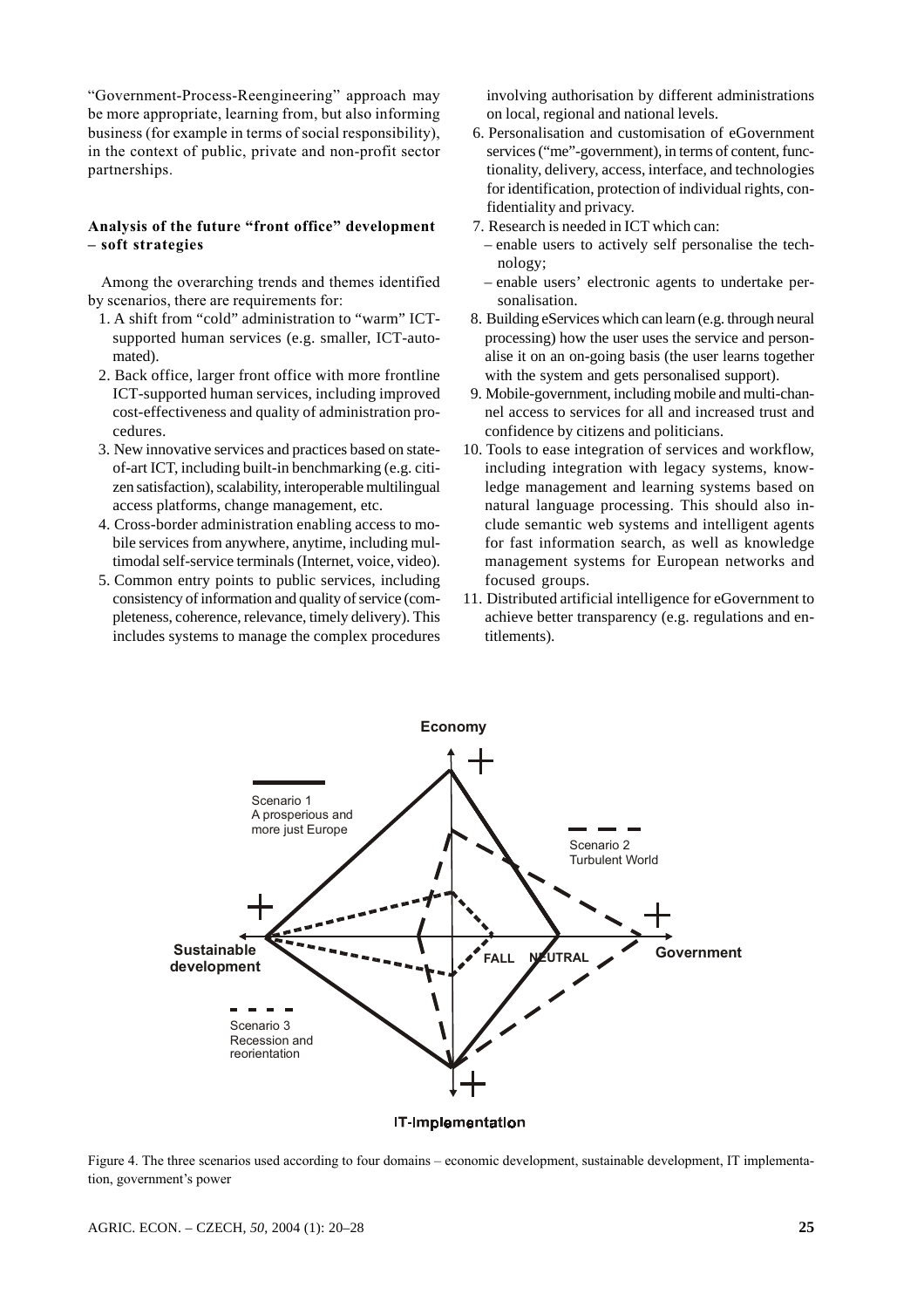- 12. Business models for scalable packaged sets of services (public-public and private-public) involving citizens, councils and communities (C&C services) and balancing customised large scale turnkey solutions against outsourced and standardised solutions.
- 13. Trust, security and confidence systems, including data protection and privacy systems, on the way to support citizens' requirements for anonymity, authentication and reliability of information, also in relation to fighting crime and terrorism against electronic, physical and personal property, as well as coping with emergency/risk situations in local and regional territories.
- 14. Radical strategies and models of organisation and service delivery for inclusiveness (i.e. access for all and counteracting the digital divide), including systems to improve basic services to the community (basic health, elderly care, eLearning and social services).

# Analysis of the future "front office" development - robust strategies

The Prisma research also identified a series of robust strategies, i.e. which seem to be important regardless of service type or future scenario:

- 1. Information provision to users must be available in an easily accessible way.
- 2. Technologies need to be tailored to target groups, regardless of the scenario. Hence, social barriers to accessing eGovernment services should be eased, specially for people with special needs, for whom technology needs to be as inexpensive and as easy to use as possible to get over the problems of the digital divide.
- 3. In this way, the public sector needs to become innovative in several aspects, for example to ensure financial sustainability.
- 4. Innovation is also necessary in re-organising government – organisational barriers must be eased to ensure a better answer to user needs.
- 5. There is also a need to balance state activities with non-government organisations and private institutions within the decision-making and implementation process.
- 6. Security is very important, depending on privacy policies and measures and the regulatory system.
- 7. More education and awareness raising are necessary regarding not only ICT issues but also in relation to relevant knowledge (for example, disease prevention and healthy lifestyle information in relation to health services).
- 8. In some cases, technologies that are present today already provide important efficiency gains, such as in healthcare.
- 9. The information society must develop on the basis of demand *driven technology and not technology driven demand.*
- 10. Tie eGovernment initiatives more firmly into all areas of government policy, and ensure "joined-up" gov-

ernment, integrating both horizontally and vertically, as necessary.

- 11. Make sure eGovernment enhances all the roles of government (i.e. administration, regulation, service provision, institutional support for the localities' social, cultural, environmental and economic well-being, and democracy).
- 12. Use eGovernment to *change what government does, not just do it better*.
- 13. Develop a balance so that both efficiency and the public service ethic can be strengthened.
- 14. Measure benefits as well as costs in order to obtain a balanced overview.
- 15. Developing strategic alliances with a variety of private companies and civic and community organisations.
- 16. Creating synergies between on-line services and ICTsupported ("warm") human services.
- 17. Rolling out eServices (e.g. using pilots, incubators, best practice and benchmarking), and learning from your own mistakes as well as from others.
- 18. Implementing eGovernment requires strong vision and leadership from the top, coupled with strategic planning and resources, together with the willingness to change and adopt a new public service effort at the bottom, provided staff rights and interests are protected overall.
- 19. Trust in government is vital, and especially in eGovernment where human contact is reduced. Thus electronic security, privacy, data protection, etc., are absolutely necessary.

# Analysis of the future "back office" development

Europe needs a clear and focused vision (not one which is just hope and arm-waving), which can be inspirational but also can be seen to be both practical (if ambitious) and necessary. It must be a specifically European vision, but must not ignore the progress in the rest of the world. In developing such a vision, a number of principles can be articulated, which could include, for example, that European eGovernment must be based upon:

### *1. An user and society centred approach*.

eGovernment should be driven solely by the needs of the society it serves (citizens as individuals and in groups and formal organisations, as well as by business) and thus grounded in their real needs, rather than in the machinations of the existing government structures and systems.

### *2. Government process re-engineering.*

In making government more efficient, the role of "modernisation", or the ethos of the "new public management" is critical. Many have argued that government should proceed down the path of business, for example by adopting a radical business process re-engineering approach. But it is clear, that, despite the benefits this can bring, government is different from business for many reasons, including the fact that government can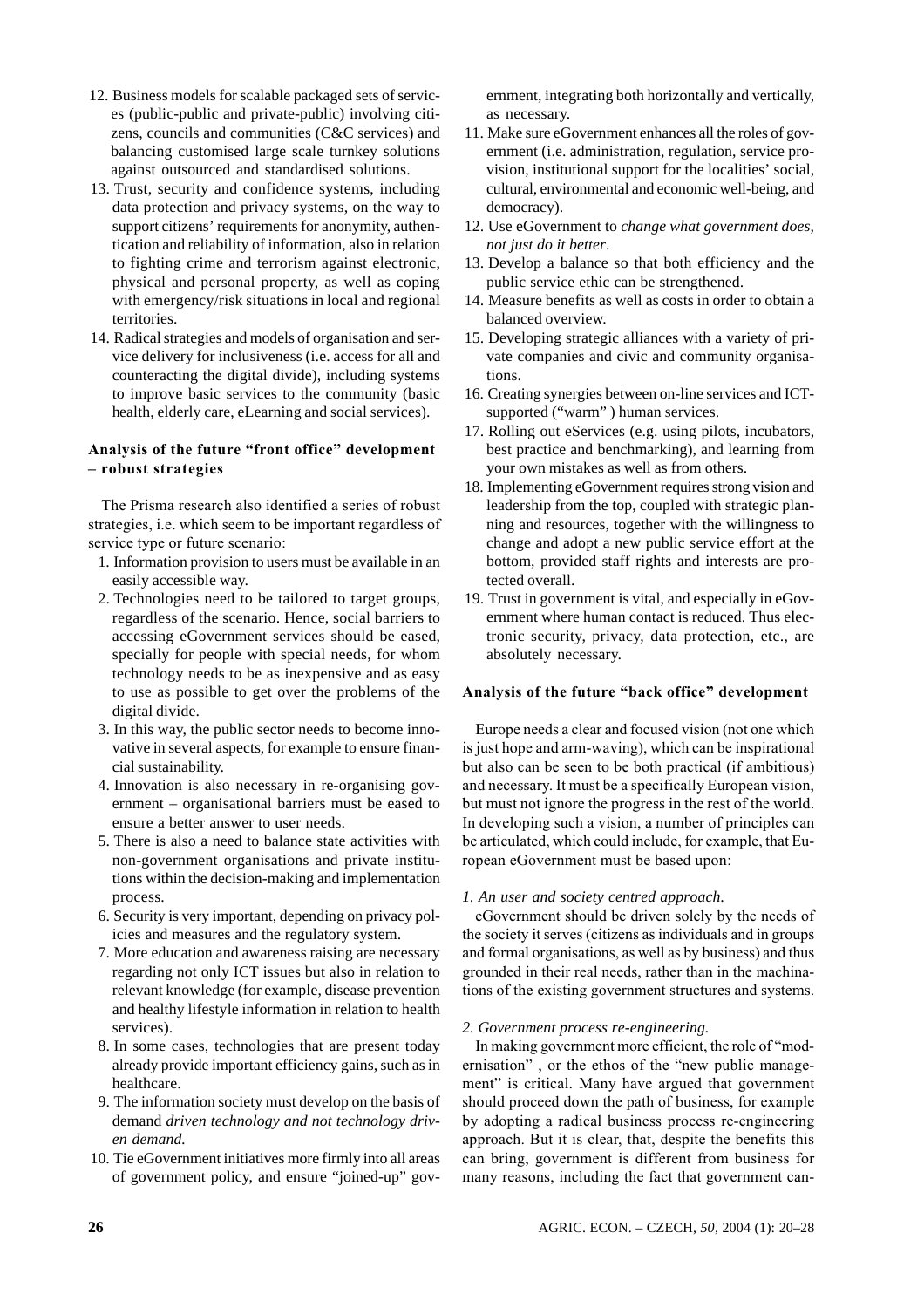not choose its customers and that users of government services take on a variety of roles, including voters, tax payers as well as consumers. Thus, a "Government-Process-Re-engineering" approach is more appropriate, learning from, but also informing. Partnerships between the public, private and community sectors are one important aspect of this, but central is also the need to serve all the needs of society: economic, social and environmental.

# 3. Putting technology in its place  $-$  do not let technology get in the way of government.

Using new technology as a tool to support services and governance, *i.e.* enabling people to do what they do best (e.g. to provide "warm" human services, reliant on direct human interaction) and enabling technology to do what it does best (e.g. to provide effective and efficient data, information and communication systems). This means not replacing people with technology if the real service quality will decline as a result, but enhancing service quality by using ICT to support people, not to replace them. Not letting the technology get in the way, also pre-supposes the ambient technology which is unobtrusive, powerful. always at hand, easy to use and maximises fulfilment.

# 4. "Me-government" – eGovernment service personalisation and customisation.

Enabling citizens to actively self personalise the service, or their electronic agents to undertake personalisation, whilst building eServices which can learn (e.g. through neural processing) how the citizen uses the service and responding accordingly. "Me- government" also implies mobility, i.e. when moving between locations (including from country to country), "my" eServices can follow me.

### 5. Anytime, anywhere, any service.

Multi-channel access to any eService from any standardised device, wherever the user is, and from whichever level the service is provided (European, national, regional, local) must be the longer term goal. This provides access to cross-border and cross-agency services, through ambient technology and knowledge-based approaches, which are unobtrusive, powerful, always at hand, easy to use and which maximise fulfilment. Going beyond the ubiquitous computing, ambient technology could provide eServices anywhere, anytime for any purpose through fully intelligent, or smart, environments, independent of where people are but adapted to what they do. The concept of user identities will need re-thinking, for example, away from the geographically determined identity, as now, to virtual identities linked to a "digital territory".

### 6. "Universal service" for all eGovernment services.

This could be related to a "citizens" charter and based upon standards of access, range and quality of services, fulfilment criteria, affordability, skills needed, incentives, etc., and could contribute to measures to reduce the digital divide or at least would not exacerbate it.

### 7. Save our European public service ethic.

Further developing and re-vitalising of the existing European public service ethic into one suitable for the information society and knowledge economy. This would include recognising that government is not the same as business, even though it may be able to learn a lot from business (in fact, the learning should work both ways), and that there is a unique European way to eGovernment which combines both economic efficiency as well as social cohesion and access for all.

## 8. High-level cooperation and integration in eGovernment.

Sensitive EU-wide and national regulation should be given high priority to promote inter-governmental learning and the best practice in relation to organisational change, reengineering, technical standards, interoperability and procurement, particularly in the context of eGovernment. As in other areas, it should be possible to preserve subsidiarity and retain different institutional, cultural and political structures according to the locally determined democratic need.

### 13. From eGovernment to long live kGovernment.

In the same way that "eBusiness" is migrating to "kBusiness", so "eGovernment" will migrate to "kGovernment" in the sense that the technology will become unremarkably ubiquitous (the norm) and intelligent services will be provided by intelligent government. kGovernment will be based upon personalised, intelligent government, accessed by mobile (both spatially and socially) individuals using knowledge management and knowledge engineering approaches, artificial intelligence and the ubiquitous, ambient technology. This will be anytime, anywhere, any service, on the user's terms, also "me"-government. All this will demand the use of semantic and ontology approaches, for example the use of the natural language processing to ensure that innovative technical tools facilitate different individuals and groups getting what they actually need.

Knowledge-based government is closely linked to developments in ambient intelligence which will provide eGovernment services which are unobtrusive, powerful, always at hand, easy to use and which maximise fulfilment. Going beyond ubiquitous computing, ambient technology could provide eServices anywhere, anytime for any purpose through fully intelligent, or smart, environments, independent of where people are but adapted to what they do. They are huge challenges here, however, not least in relation to security and control. The concept of user identities will need re-thinking, for example, away from geographically determined identity, as now, to virtual identities linked to a "digital territory".

### **CONCLUSIONS**

eGovernment is Europe's next big challenge. Government has a lot to learn from the private sector in how to